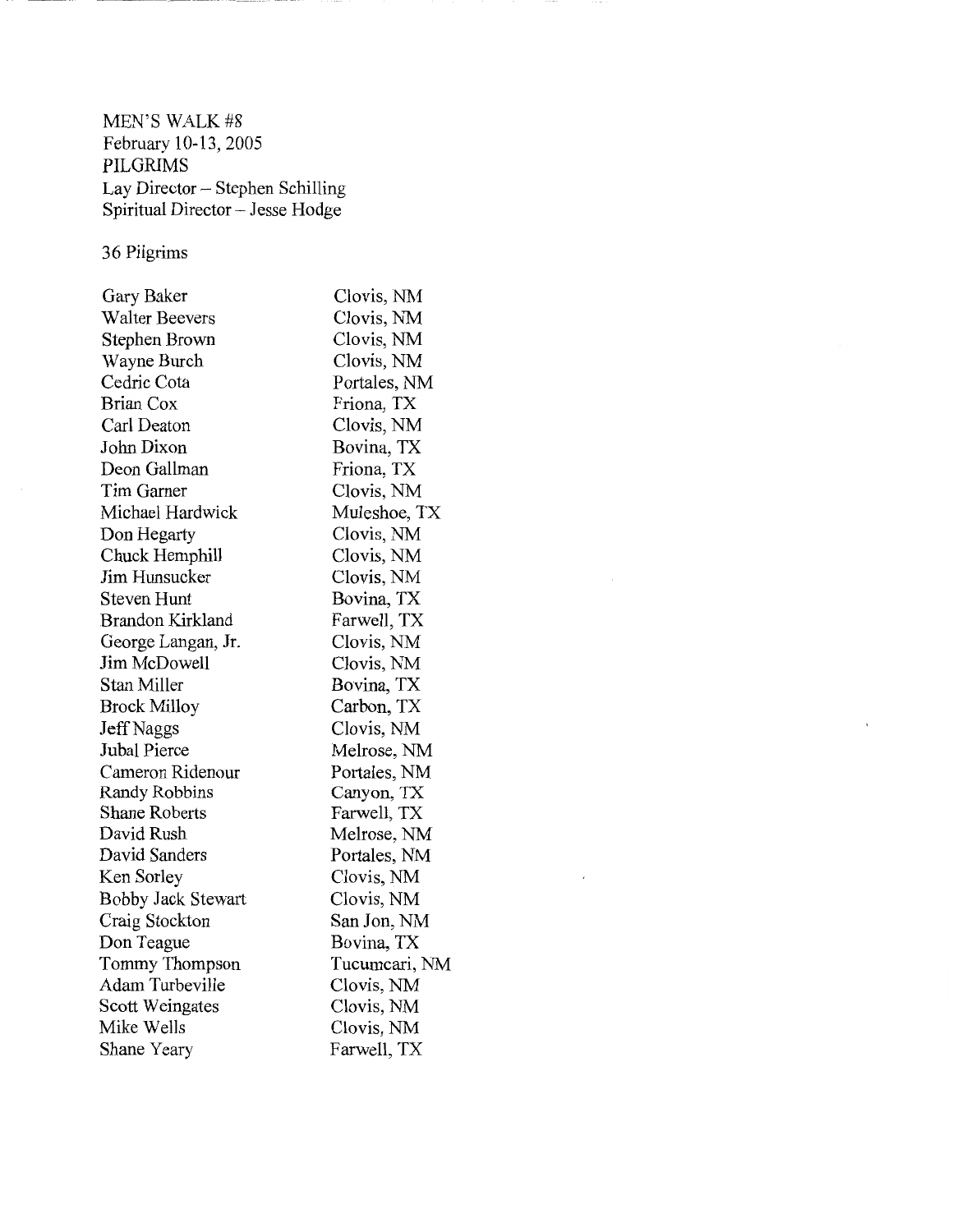MEN'S WALK #8 February 10-13, 2005 Lay Director- Stephen Schilling Spiritual Director- Jesse Hodge

## TEAM

| Max Best - ALD<br>Charles Christian - TL | Growth Through Study        |
|------------------------------------------|-----------------------------|
| Todd Christian - ALD                     | Priesthood of All Believers |
| Neal Delk – AMD                          |                             |
| $Cip$ Encinias $-$ ATL                   | Means of Grace              |
| Jesse Hodge -- SD<br>Duke Kirkland - TL  | Discipleship                |
| Robert Klump - ATL                       | Christian Action            |
| Jay Macha - ASD                          | Justifying Grace            |
| Loren Martin - ATL                       |                             |
| Joe Mark Milloy - TL                     | Changing Our World          |
| Derrill Mitchell – MD                    |                             |
| Larry Mitchell - ATL                     |                             |
| Mark Osborn - BR                         |                             |
| Aaron Reed - ASD                         | Obstacles to Grace          |
| Danny Sanders - ASD                      | Santifying Grace            |
| Jason Schilling - ALD                    | Priority                    |
| Stephen Schilling - LD                   | Perseverance                |
| Don Smith - ATL                          |                             |
| Roy Snodgrass – TL                       | Fourth Day                  |
| Lance Teague - ATL                       | Life In Piety               |
| Bob Waters – TL                          | Body of Christ              |
| Dee Woolam - ASD                         | <b>Prevenient Grace</b>     |
| Rodney Wren – TL                         |                             |
| Gene Schueler – Agape                    |                             |
| Chris Timms – Agape                      |                             |
| Mike Fisher - PW                         |                             |
| Ben Hillock - PW                         |                             |
| Pat Howard - PW                          |                             |
| Randy Mitchell - PW                      |                             |
| Todd Northcutt – PW                      |                             |
| Waymond Ragland - PW                     |                             |
| Rob Roark – PW                           |                             |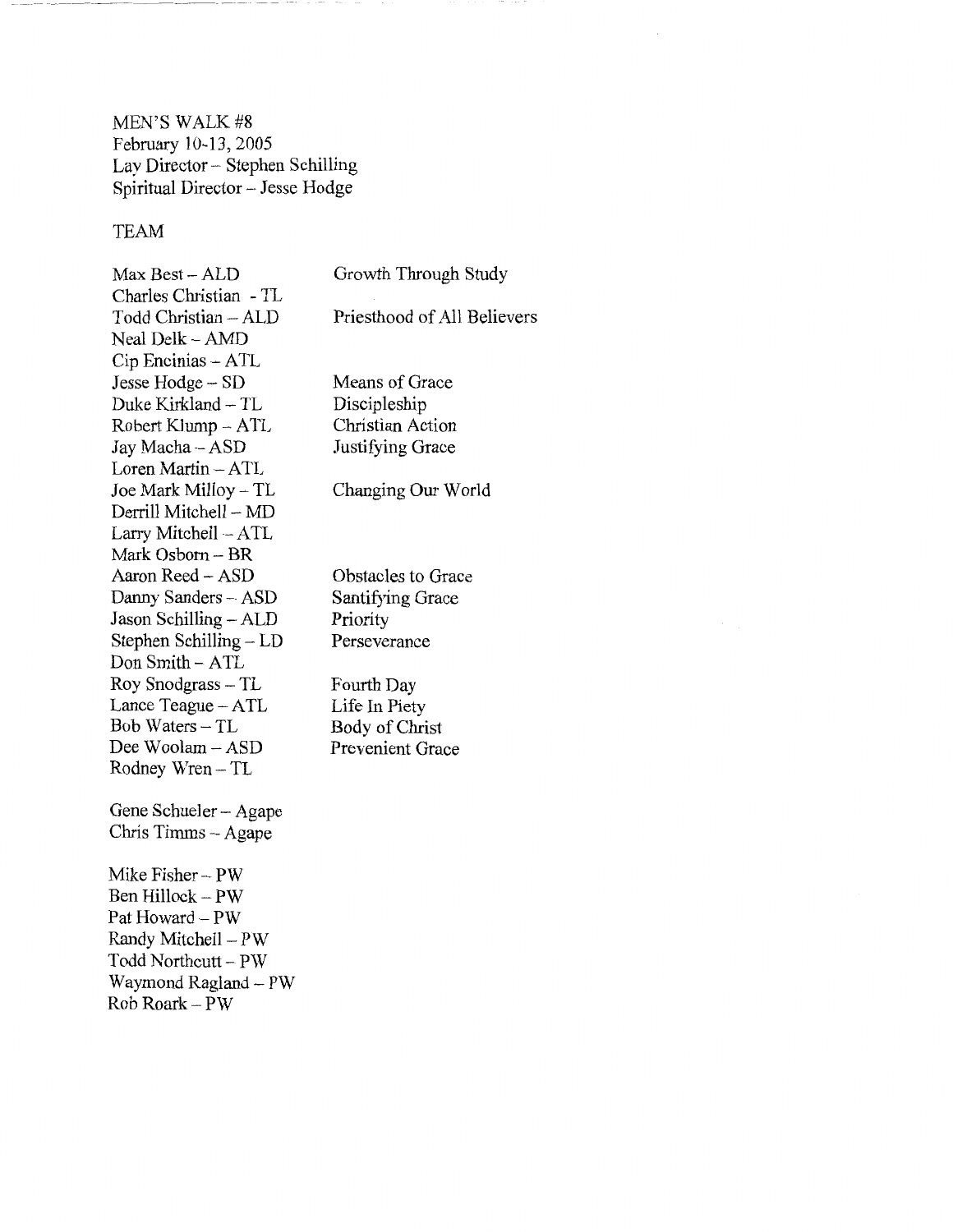PILGRIMS Women's Walk #8 March 17-20, 2005 Lay Director -- Tammy Northcutt Spiritual Director – Robert Kerby

34 Pilgrims

l

| √Lou Behrendsen        | Friona, TX    |
|------------------------|---------------|
| √Donna Bilbrey         | Amarillo, TX  |
| Janda Bishop           | Lubbock, TX - |
| Jennifer Borden        | Broadview, NM |
| √Faby Brown            | Clovis, NM    |
| Melissa Cash           | Texicq, NM    |
| √Melanie Collins       | Lubbock, TX   |
| Pat Davies             | Clovis, NM    |
| Rachel Douglas         | Frioną, TX    |
| Linda Drake            | Clovis, NM    |
| √Melody Drake          | Friong, TX    |
| $\sqrt{s}$ Sarah Ellis | Farwell, TX   |
| Dana Grantham          | Clovis, NM    |
| √Marilyn Lancaster     | Clovis, M     |
| Laura Lowrey           | Clovis, NM    |
| Cory Lucero            | Clovis, NM -  |
| Pat Martin             | Friong, TX    |
| √Sheila Merritt        | Frioną, TX    |
| ALaurie Montgomery     | Clovis, NM    |
| Diane Naggs            | Clovis, NM    |
| √Leslie Paternoster    | Portales, NM  |
| √Maria Quintanilla     | Amarillo, TX  |
| ∕Christi Reid          | Clovis, NM    |
| Carolyn Sanders        | Portales, NM- |
| Kathi Shaw             | Clovis, NM -  |
| Misty Turbeville       | Clovis, NM    |
| Karen Wells            | Clovis, NM ~  |
| Susan White            | Clovis, NM    |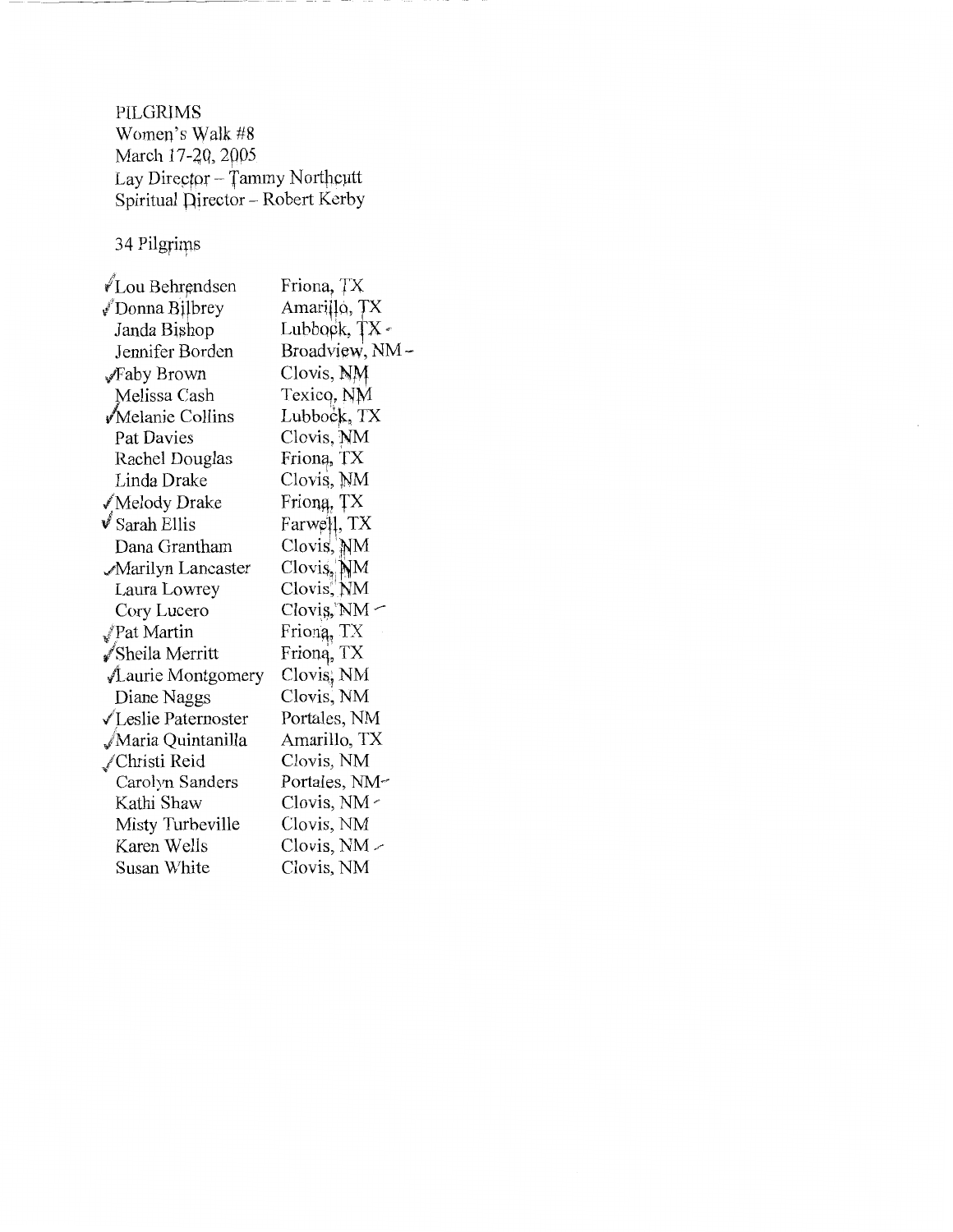Women's Walk #8 March 17-20, 2005 Lay Director- Tammy Northcutt Spiritual Director- Robert Kerby

Lillie Christian - ALD Alice Dosher - TL Doris Ford - AMD  $\sqrt{}$ Oral Hardin - ASD Teena Hughs- TL Robert Kerby - SD Cindy Kleyn-Kennedy- MD Gaye Klump- ALD Dusty Leatherwood - ASD Beverly Lockmiller- ATL Jan McKay- BR Robin Miller- TL Patty Mohon- ATL Tammy Northcutt- LD Deirdre Osborn - TL Tresa Pond- ALD /Vonda Reed- TL Susan Southerland- ATL  $\sqrt{$$  Scott Spitsberg – ASD Jeneane Tatum- TL Sissy Thatcher- ATL Kimberly Tibbs- ATL Jenn Wines - ATL Dee Woolam-A50 Fourth Day Discipleship Justifying Grace Means of Grace, Obstacles toGrace Priority Prevenient Grace Body of Christ Perseverance Christian Action Priesthood of All Believers Life In Piety Obstacles to Grace Growth Through Study Changing Our World Sanctifying Grace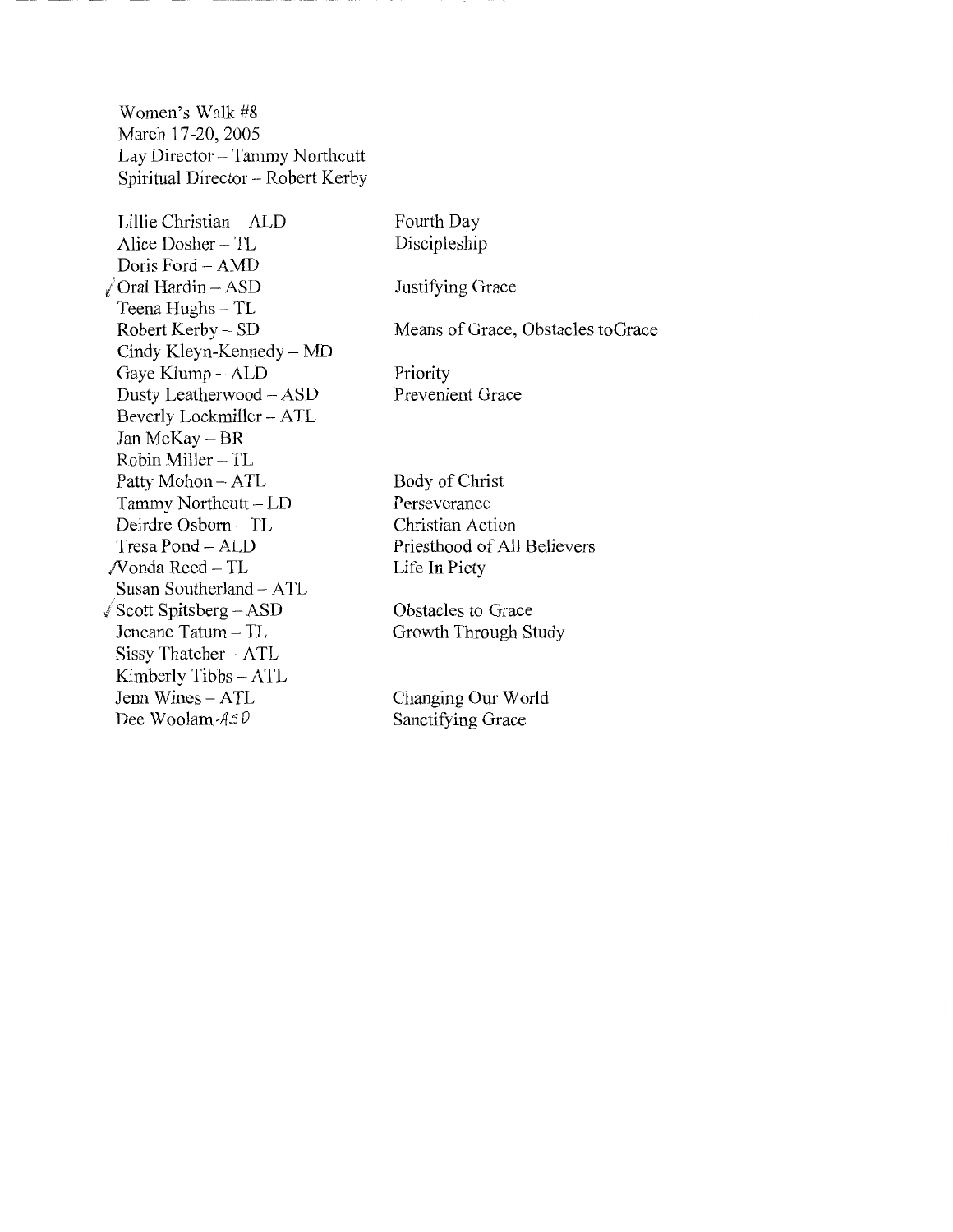## PILGRIMS

Women's Walk #9 June 8-11, 2005 Lay Director- Alice Richmond Spiritual Director- Aaron Reed

19 Pilgrims

| Clovis, NM -   |
|----------------|
| Clovis, $NM -$ |
| Texico, NM -   |
| Melrose, NM    |
| Clovis, NM     |
| Clovis, NM-    |
| Friona, TX-    |
| Clovis, $NM^*$ |
| Friona, TX *   |
| Bovina, TX     |
| Farwell, TX    |
| Friona, TX     |
| Bovina, TX     |
| Friona, TX-    |
| Clovis, NM -   |
| Clovis, NM -   |
| Clovis, NM -   |
| Clovis, NM     |
| Friona, TX     |
|                |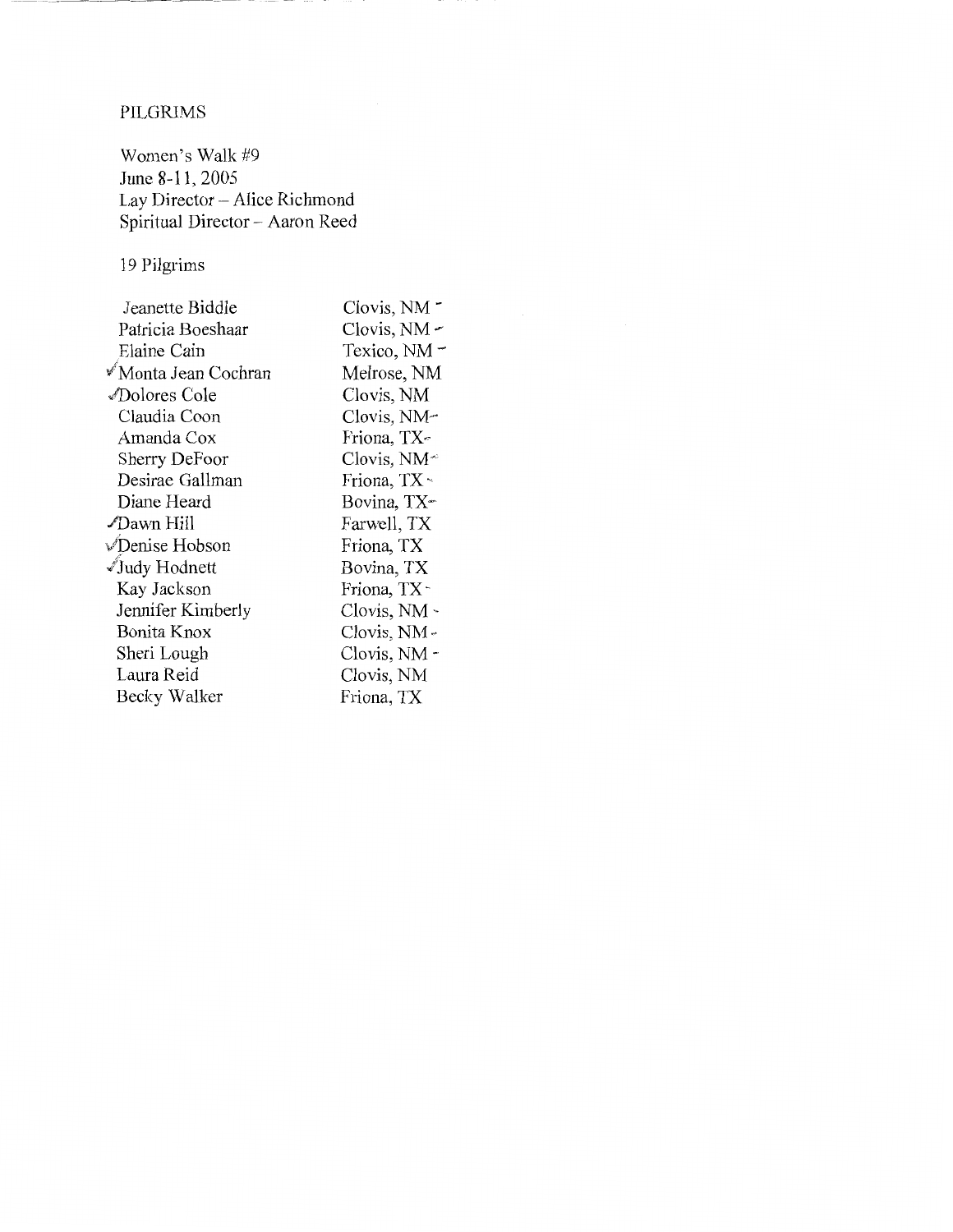Women's Walk #9 June 8-11, 2005 Lay Director- Alice Richmond Spiritual Director- Aaron Reed

#### TEAM

Glenda Belcher- TL Sherry Best- TL -Discipleship Peggy Goettsch – TL Brenda Logan - TL - Priesthood of All Believers Coni Jo Lyman- TL- Christian Action Lorraine Weingates- TL -Body of Christ  $\sqrt{}$  Sue Kirkland - ATL Carolyn Reed- A TL - Life In Piety Marilyn Hartle - ATL - Changing Our World Arlene Brozek - ATL Karen Schilling- ATL- Growth Through Study Rhonda Boswell - ATL  $\sqrt{}$  Jennifer Allen – ALD – Fourth Day Kristy White - ALD Brenda Wren- ALD- Priority Gloria Hutchins- BR Rhonda Murphree- Music  $\sqrt{\text{Audrey Murphy}}$  – Music Alice Richmond - LD - Perseverance Aaron Reed - SD - Means of Grace Robert Kirby - ASD - Prevenient Grace  $\sqrt{\text{Steven Claybrook} - \text{ASD}} - \text{Justifying Grace}$ Dee Woolam - ASD - Obstacles to Grace

 $\sqrt{\ }$  Steven Brown – Sanctifying Grace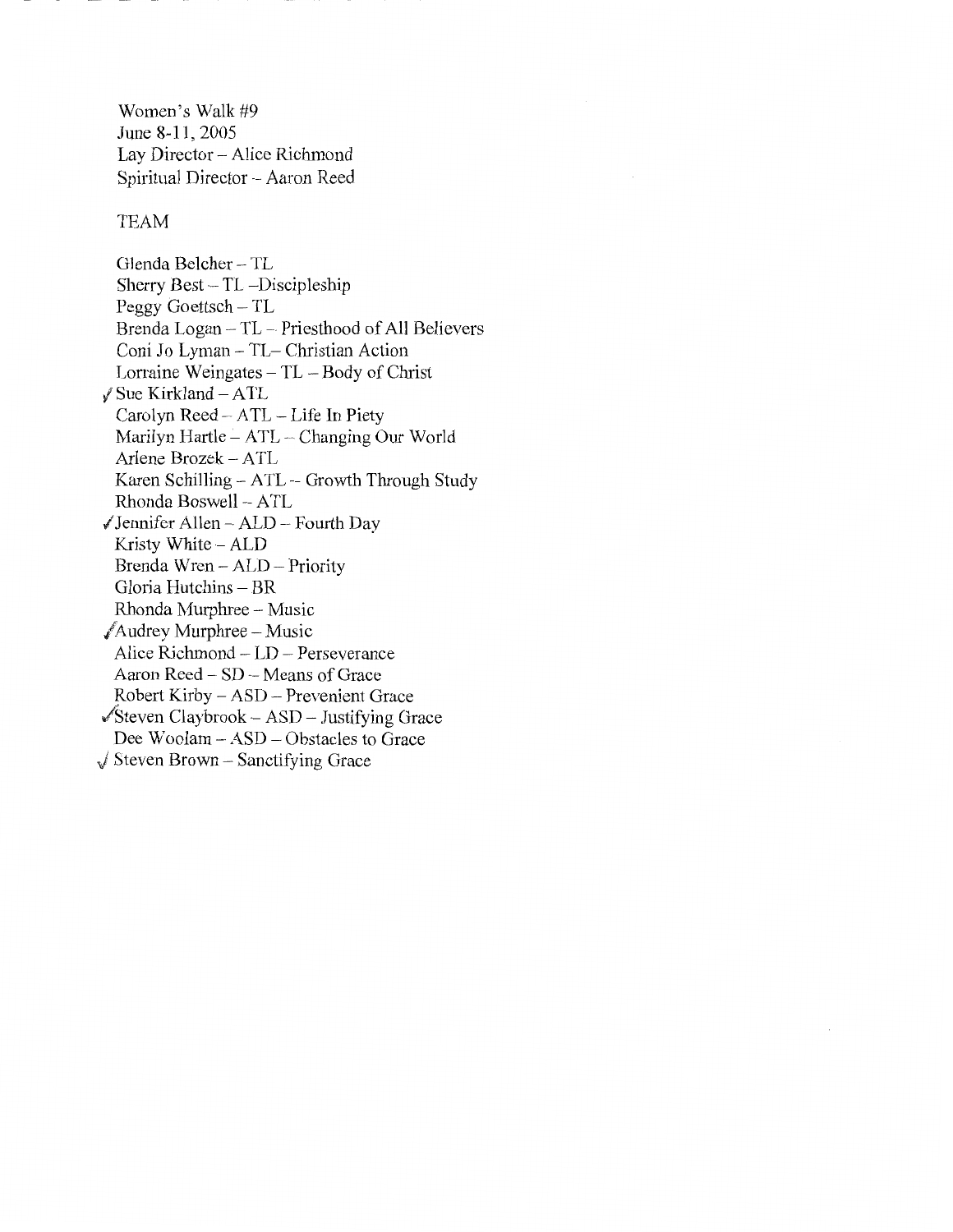MEN'S WALK #9 JULY 13-16,2005 PILGRIMS

Bobby Speer- Lay Director James Robbins- Spiritual Director

35 Pilgrims

| <b>Rusty Aucutt</b>     | Clovis, NM      |
|-------------------------|-----------------|
| Joseph Blaschke         | Clovis, NM      |
| Terry Blaschke          | Clovis, NM      |
| <b>Bill Boeshaar</b>    | Clovis, NM      |
| Jesus Cardenas          | Clovis, NM      |
| <b>Rick Chandler</b>    | Clovis, NM      |
| Gene Creighton          | Elida, NM       |
| Chris Davis             | Lubbock, TX     |
| <b>Bruce DeFoor</b>     | Clovis, NM      |
| Doug Drake              | Clovis, NM      |
| Hank Drake              | Clovis, NM      |
| <b>Bobby Fleetwood</b>  | Tatum, NM       |
| Jerry "Slo" Fulgham     | Clovis, NM      |
| Cody Hill               | Farwell, TX     |
| Tommy Hohstadt          | Clovis, NM      |
| Randy Johnson           | Clovis, NM      |
| Steve King              | Portales, NM    |
| Charlie Martin          | Friona, TX      |
| Dicky Massey            | Portales, NM    |
| Gary Massy              | Tucumcari, NM   |
| Carl McDaniel           | Clovis, NM      |
| <b>Tyrell Northcutt</b> | Broadview, NM   |
| David Petty             | Clovis, NM      |
| Brandon Pierce          | Clovis, NM      |
| <b>Billy Rucker</b>     | Clovis, NM      |
| John-James Rutuelo      | El Paso, TX     |
| Dave Sanders            | Portales, NM    |
| Jason Schwope           | Clovis, NM      |
| David Swan              | Clovis, NM      |
| Lyndel Taylor           | Tatum, NM       |
| Burnie Theophilus       | Clovis, NM      |
| Frankie Tipton          | Clovis, NM      |
| Jarod Wilhite           | Clovis, NM      |
| Ryan Willoughby         | Melrose, NM     |
| Jade Winkles            | Shallowater, TX |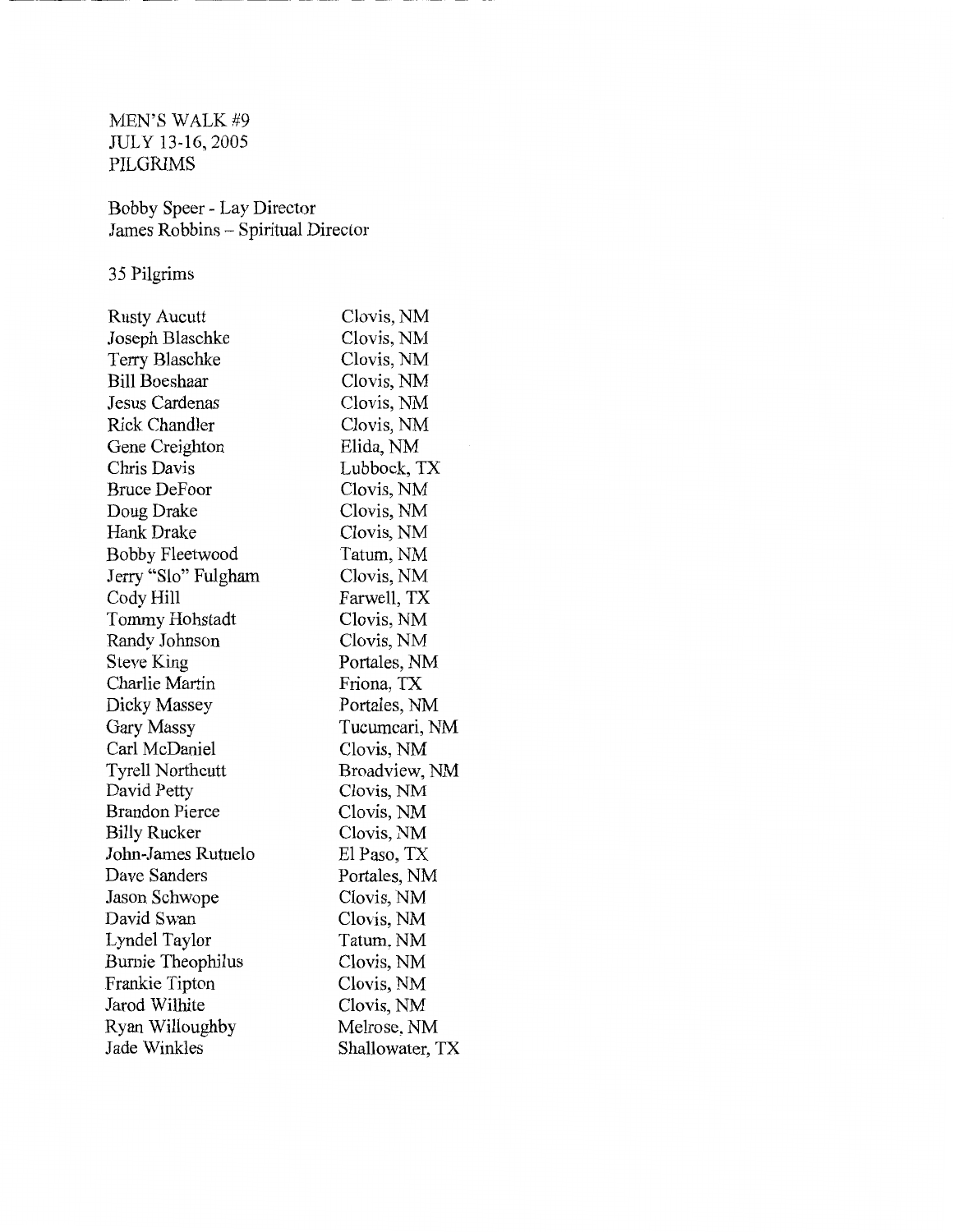Men's Walk #9 July 13-16, 2005

## TEAM

| Bobby Speer – LD        | Perseverance                |
|-------------------------|-----------------------------|
| James Robbins – SD      | Means of Grace              |
| Kelly Ashcraft – TL     | Body of Christ              |
| John Snowberger – TL    | Changing Our World          |
| Jeff Brooks – TL        | Priesthood of All Believers |
| Darron Roach - TL       |                             |
| Bill Sheridan - TL      | Life of Piety               |
| Michael Covington – ATL | Discipleship                |
| Clay Bracken - ATL      | Growth Through Study        |
| Sid Price – ATL         |                             |
| Ty Thatcher - ATL       |                             |
| Gary Wingate - ATL      | Christian Action            |
| Terry Leatherwood - ATL |                             |
| Mike Richmond - ALD     | Fourth Day                  |
| Todd Northcutt – ALD    |                             |
| Greg Howard – ALD       | Priority                    |
| Dewey Pierce – BR       |                             |
| Ryan Figg - ASD         | Obstacles to Grace          |
| Ryan Strebeck - ASD     | Justifying Grace            |
| Phil Bob Borman - ASD   | Sanctifying Grace           |
| Herb Gage – ASD         | Preveinient Grace           |
| Matt Wines – MD         |                             |
| Mike Teague - AMD       |                             |
| Justin Brozek – AMD     |                             |
| Dean Thatcher - Agape   |                             |
| Eric Daale – Agape      |                             |

Prayer Warriors- Ben Hillock, Virgil Hillock, Bill Cathey, Lee Hutchins, David George, Lewis Brown, John Mohon, Michael Chaves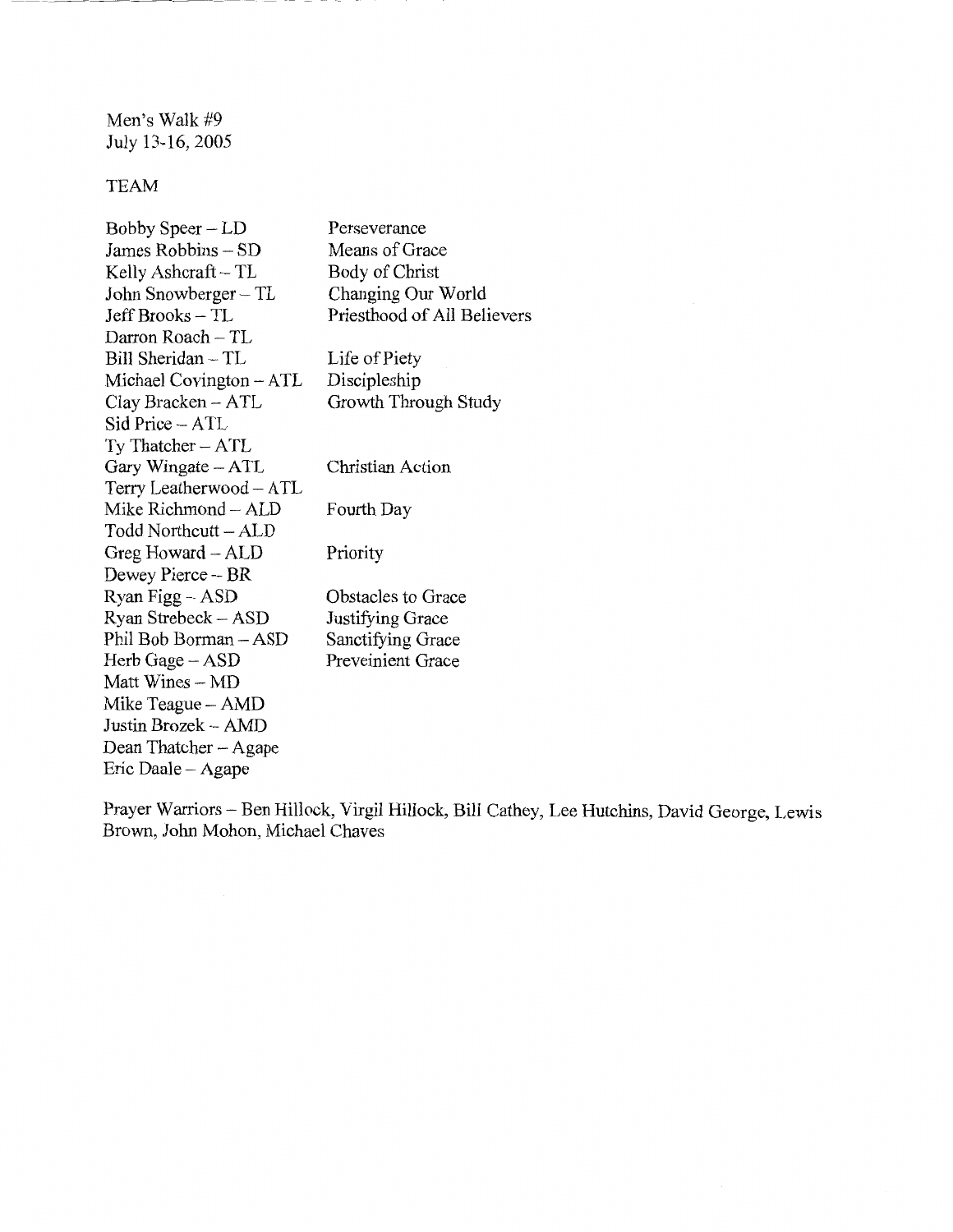PILGRIMS WOMEN'S WALK  $\#10$ October 13-16, 2005 Lay Director- Tammy Gamer Spiritual Director- Danny Sanders

# 34 Pilgrims

| Jackie Ashcraft          | Clovis-               |
|--------------------------|-----------------------|
| Renell Aucutt            | Clovis                |
| v∕Marla Bell             | Clovis                |
| Susie Bender             | Clovis-               |
| $\sqrt{\ }$ Tara Bennett | Clovis                |
| Cindy Boone              | $Clovis -$            |
| Heich Borden             | Clovis-               |
| R. I. Campbell           | Melrose –             |
| Judy Chandler            | $Clovis -$            |
| Linda Davis              | Portales-             |
| √Beth DeFoor             | Clovis                |
| Donna Dosher             | Clovis                |
| Brenda Ford              | Farwell-              |
| √Stacy Gleaton           | Clovis                |
| √ Christy Jacobs         | Shallowater, TX       |
| Neta Lynch               | Lubbock, TX           |
| Eileen Massey            | Portales, NM+         |
| <b>Heather Massey</b>    | Tucumcari             |
| Wanda McCord             | $Clovis -$            |
| Shondra McIntosh         | Farwell-              |
| Nancy Miller             | Clovis -              |
| Valerie Mullin           | Farwell-              |
| Joanne Petty             | Clovis.               |
| Lisa Risdon              | $Clovis -$            |
| Sherry Rucker            | Clovis <sub>-</sub>   |
| Liz Sanders              | Portales <sub>-</sub> |
| Susie Schwope            | Clovis.               |
| √Tonya Teel              | Clovis                |
| Donna Tucker             | Portales_             |
| Nicole Valdez            | Portales_             |
| Cas Velez                | $Clovis-$             |
| Sheila Walker            | Clovis                |
| Marjorie Watkins         | Farwell-              |
| Ruth Anne Weber          | Clovis -              |

 $\overline{\phantom{a}}$